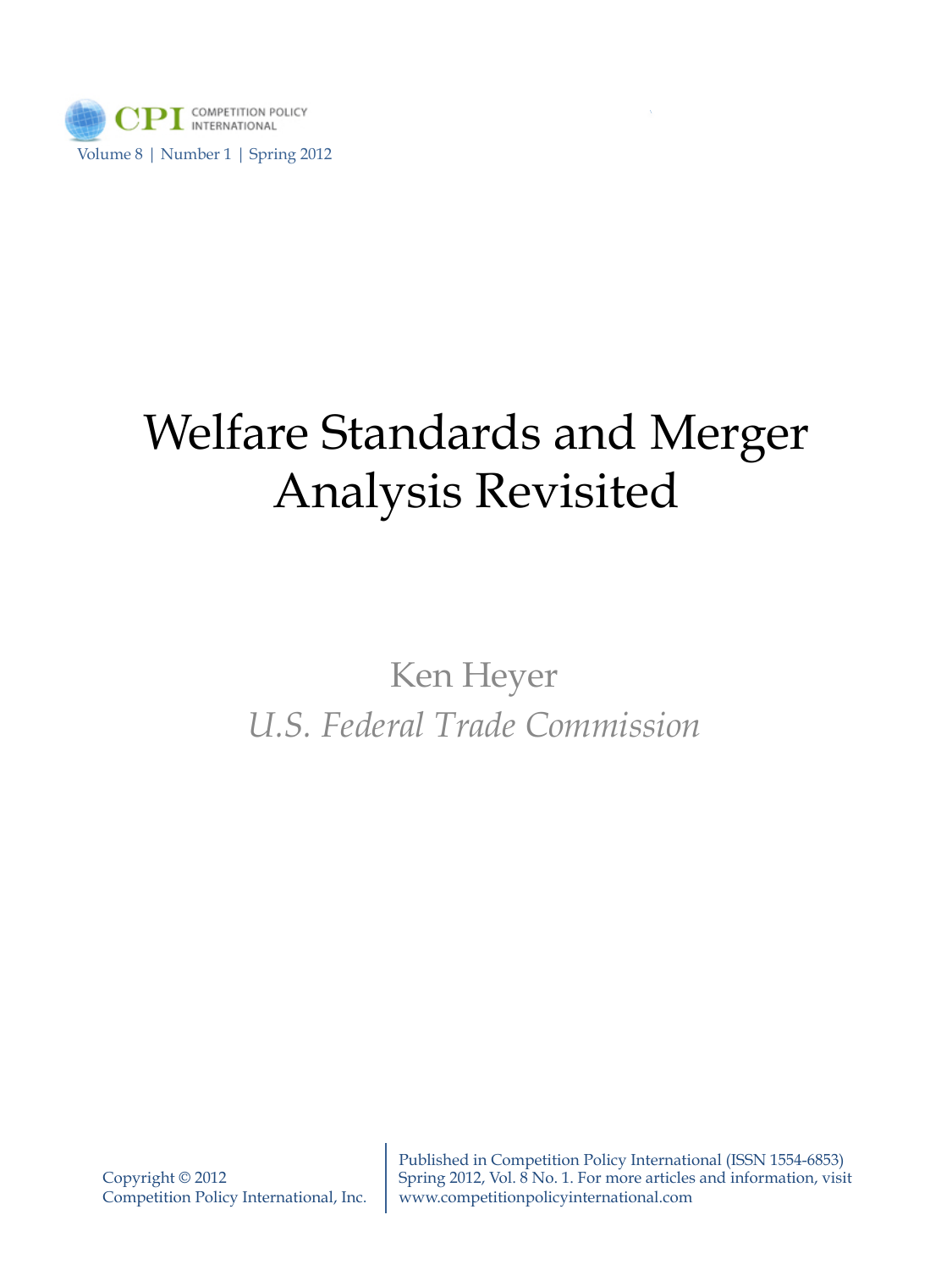## WELFARE STANDARDS AND MERGER ANALYSIS REVISITED

*Ken Heyer\**

In 2006, Competition Policy International published my article "Welfare Standards and Merger Analysis: Why Not the Best?" in its Fall issue. In the article, I presented arguments for employing a total, rather than a consumer welfare standard for evaluating and determining whether to challenge proposed mergers. Prior to the article being accepted, I learned that its publication would likely be contingent upon the editors finding an author willing to take an opposing side of the issue. Appropriately, they wanted to provide the journal's readership with competing views on a relevant and controversial topic.

Although I was very much hoping to see my article in print, my pleasure in learning of its acceptance was short-lived. This is because the journal had managed not only to find one outstanding author to write a dissenting piece, but two. The co-authors, to my dismay, were Joe Farrell and Mike Katz. These two exceptional economists are not only ones for whom I have the greatest respect and admiration, but also former bosses of mine who served with distinction as chief economists at the Antitrust Division of the Justice Department.

Fortunately, from my perspective at least, the companion piece written by Joe and Mike was less a frontal assault on my primary premises and analytics, and more a thoughtful analysis of a broader issue: how the goal of maximizing total welfare might be better served by having decision makers employ a consumer welfare standard when evaluating mergers.<sup>1</sup>

*Six years later: What more is there to say?*

Since the time the article was published, it is hard to think of major theoretical advances that merit serious reconsideration of the core arguments. With one possible exception, discussed below, the issues and our knowledge of them are much the same now as

<sup>\*</sup> This article was written while Ken Heyer was Chief, Competition Policy Section, Antitrust Division of the United States Department of Justice. In June of this year Ken joined the Federal Trade Commission as Deputy Director for Antitrust in its Bureau of Economics. The views expressed herein are his alone, and do not purport to represent those of either the Department of Justice or the Federal Trade Commission.

Their finding flows from an analysis of how the competition authority's standard for challenging mergers may affect the universe of mergers that end up being proposed. When faced with a decision maker who expressly employs a consumer rather than a total welfare standard, the mergers proposed by profit-maximizing firms might, somewhat counter-intuitively, do a better job of maximizing total welfare.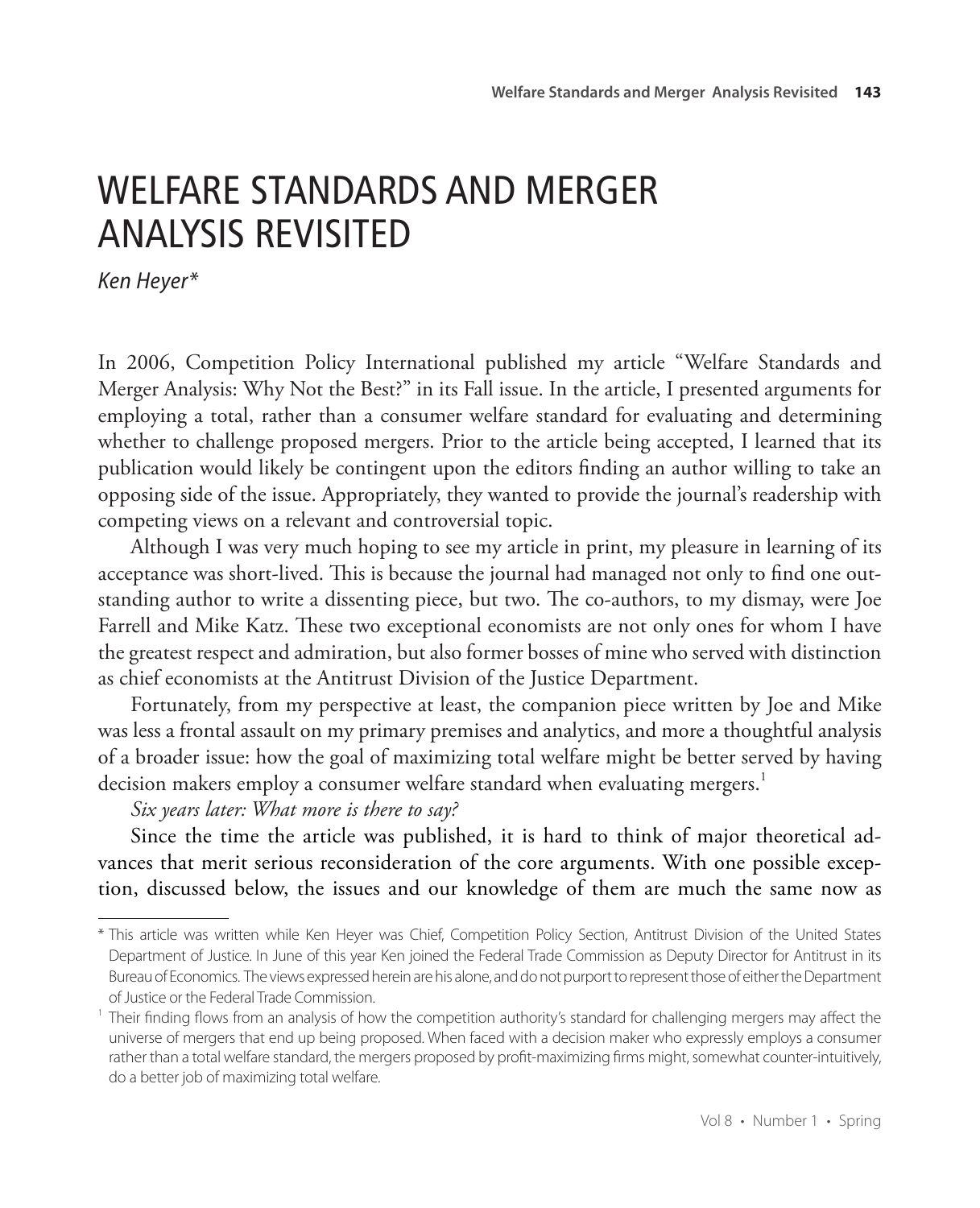*The welfare effects from enhanced buyer power are readily analyzed under a total welfare standard. On what basis would mergers that enhance buyer power be challenged under a consumer welfare standard?* they were then. Still, there have been some relevant developments worth noting. In particular, the Antitrust Division, jointly with the Federal Trade Commission, issued revised Horizontal Merger Guidelines in 2010. $^2$  These include some new discussion of how the Agencies may deal with specific fact patterns. In particular, the revised Guidelines' discussion of mergers of competing buyers and the potential these may have to enhance monopsony power bears on the welfare standard likely to be applied. $3$ 

A "consumer welfare standard" focuses on the effects that a merger is likely to have on those who purchase the relevant product (or service). In cases where those proposing to merge are substantial buyers, however, the competitive concern is that those potentially affected adversely are sellers, not purchasers. Indeed, in such cases it is the customer who is likely to benefit from a diminution in competition. The welfare effects from enhanced buyer power are readily analyzed under a total welfare standard. On what basis would mergers that enhance buyer power be challenged under a consumer welfare standard?

One answer is that the exercise of buyer power by an intermediate firm may, by depressing the price that sellers receive, lower total output in the marketplace. Doing so would, in turn, harm final consumers, and it is the welfare of final consumers that a consumer welfare standard is designed to protect.

This line of argument is correct as far as it goes, but it goes only so far. For one thing, if sellers are currently exercising market power, enhanced power on the buying side may (but will not invariably) result in greater output for final consumers if the prices of sellers are moved closer to the competitive level. In addition, even where at-risk sellers are exercising no market power pre-merger, a merger-generated exercise of monopsony power will not necessarily lower the total quantity supplied to, or raise the prices paid by, final consumers. This can easily be the case when buying markets are relatively local, but selling markets are much broader.

Consider a hypothetical merger to monopsony in the purchase of some agricultural or mineral product. The merger might, for example, involve two railroads who compete to transport goods from the production site, or two grain elevators who aggregate grain and store it, or any two intermediate purchasers or processors whose facilities happen to be located especially close to the potentially at-risk producers. If the prices at which the relevant product is sold to

<sup>2</sup> U.S. Dep't of Justice & Federal Trade Commission, Horizontal Merger Guidelines (2010), *available at* http://www.justice.gov/atr/ public/guidelines/hmg-2010.pdf.

<sup>&</sup>lt;sup>3</sup> *Id.*, at Section 12.